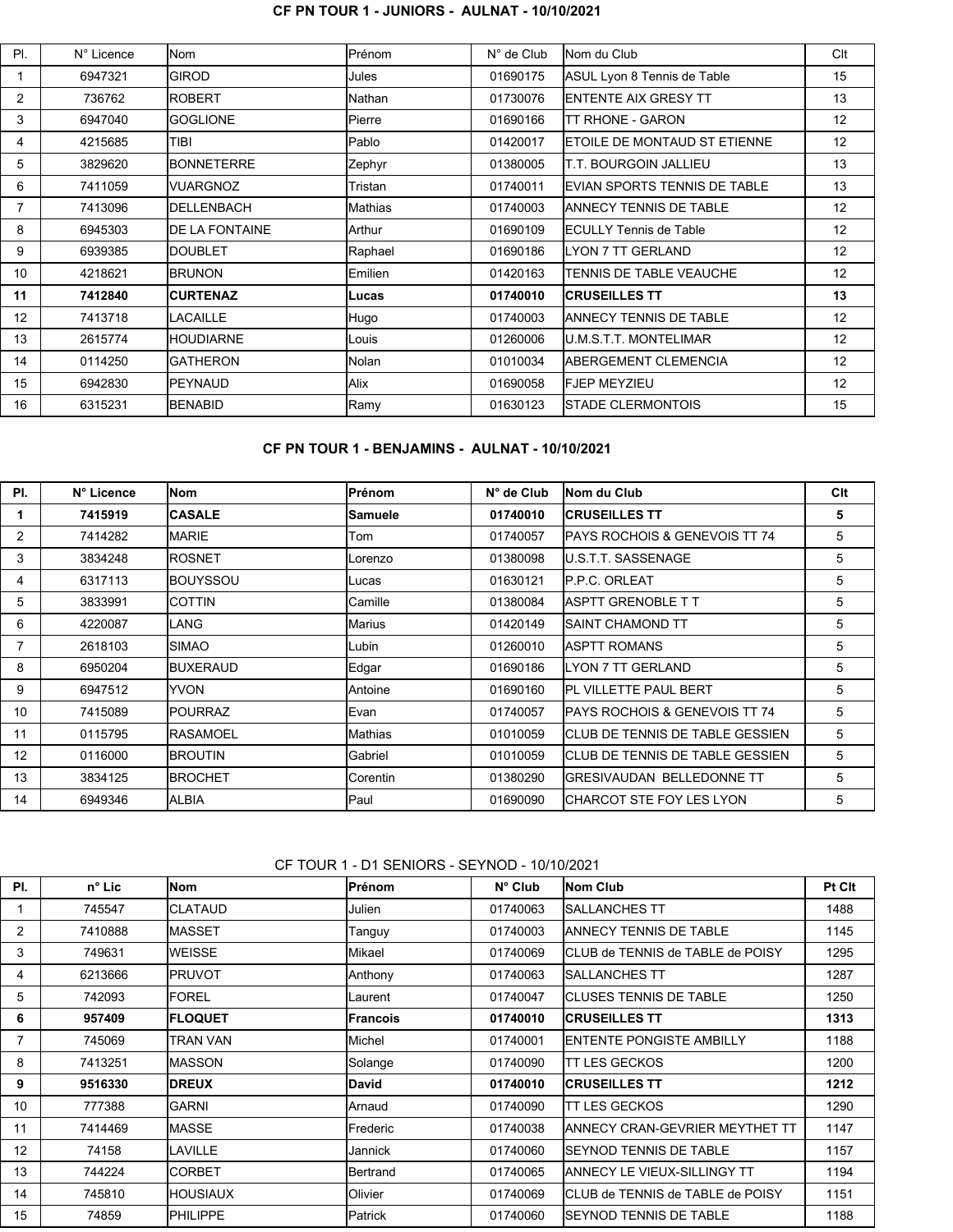| -- | 749460 | <b>ITRIQUET</b> | <b>IPatrice</b> | 01740045 | LY TTC<br><b>IRUMILI</b> | 1169 |
|----|--------|-----------------|-----------------|----------|--------------------------|------|
|    |        |                 |                 |          |                          |      |

## CF TOUR 1 - D2 SENIORS - SEYNOD - 10/10/2021

| PI.            | $n^{\circ}$ Lic | Nom              | lPrénom   | $N^{\circ}$ Club | <b>Nom Club</b>                          |      |
|----------------|-----------------|------------------|-----------|------------------|------------------------------------------|------|
| 1              | 3517029         | <b>WEBER</b>     | lMatthieu | 01010059         | ICLUB DE TENNIS DE TABLE GESSIEN         | 936  |
| $\overline{2}$ | 477411          | <b>IMUGNIER</b>  | lMario    | 01740038         | ANNECY CRAN-GEVRIER MEYTHET TT           | 987  |
| 3              | 745699          | IOTHENIN-GIRARD  | François  | 01740001         | <b>ENTENTE PONGISTE AMBILLY</b>          | 1006 |
| 4              | 7412884         | TRAN             | Joseph    | 01740060         | SEYNOD TENNIS DE TABLE                   | 1061 |
| 5              | 746269          | <b>SACHE</b>     | Jean Yves | 01740020         | THONON STELLA                            | 1089 |
| 6              | 7412455         | <b>IFOURNIER</b> | Cedric    | 01740080         | PING DE MARGENCEL                        | 983  |
| 7              | 741615          | IBAILLET         | Regis     | 01740003         | ANNECY TENNIS DE TABLE                   | 1130 |
| 8              | 74347           | IPERILLAT        | Serge     | 01740038         | ANNECY CRAN-GEVRIER MEYTHET TT           | 1020 |
| 9              | 7410508         | <b>IGENDRE</b>   | lBoris l  | 01740077         | <b>AP VUACHE</b>                         | 942  |
| 10             | 7413871         | ISAUTHIER        | Liam      | 01740003         | <b>ANNECY TENNIS DE TABLE</b>            | 885  |
| 11             | 7411404         | JULLIARD         | Franck    | 01740020         | THONON STELLA                            | 1132 |
| 12             | 747988          | <b>KHUN</b>      | Jérémy    | 01740001         | <b>ENTENTE PONGISTE AMBILLY</b>          | 892  |
| 13             | 74148           | IBOUCHET         | Alain     | 01740090         | <b>TT LES GECKOS</b>                     | 1145 |
| 14             | 746286          | <b>BAIS</b>      | Florian   | 01740063         | <b>SALLANCHES TT</b>                     | 886  |
| 15             | 6811886         | <b>SRENSCIK</b>  | Julien    | 01740010         | <b>CRUSEILLES TT</b>                     | 1047 |
| FE.            | 7414511         | <b>THEVENEAU</b> | lFabien.  | 01740069         | <b>ICLUB de TENNIS de TABLE de POISY</b> | 911  |

# CF TOUR 1 - D3 SENIORS - SEYNOD - 10/10/2021

| PL             | $n^{\circ}$ Lic | Nom                | Prénom      | $N^{\circ}$ Club | Nom Club                             | Pt Clt |
|----------------|-----------------|--------------------|-------------|------------------|--------------------------------------|--------|
|                | 7413883         | IAGALOSTHENNE      | Cyril       | 01740020         | <b>THONON STELLA</b>                 | 719    |
| $\mathbf{2}$   | 7414626         | <b>SCHAER</b>      | Alexandre   | 01740010         | <b>ICRUSEILLES TT</b>                | 817    |
| 3              | 7415154         | IBAUDIER           | Johan       | 01740069         | ICLUB de TENNIS de TABLE de POISY    | 739    |
| 4              | 0114387         | <b>RON</b>         | Jose-luis   | 01010059         | ICLUB DE TENNIS DE TABLE GESSIEN     | 810    |
| 5              | 3524654         | LAVAUD             | Thibault    | 01010059         | ICLUB DE TENNIS DE TABLE GESSIEN     | 786    |
| 6              | 7413737         | <b>BIOT</b>        | Mathis      | 01740001         | <b>IENTENTE PONGISTE AMBILLY</b>     | 857    |
| $\overline{7}$ | 7415271         | <b>RUNNEBURGER</b> | <b>Remy</b> | 01740080         | IPING DE MARGENCEL                   | 739    |
| 8              | 741148          | <b>CHEVILLET</b>   | Pascal      | 01740069         | ICLUB de TENNIS de TABLE de POISY    | 872    |
| 9              | 7411405         | QUENEUTTE          | Nathanael   | 01740063         | ISALLANCHES TT                       | 817    |
| 10             | 6910853         | <b>IREJAUNIER</b>  | Patrick     | 01740003         | <b>ANNECY TENNIS DE TABLE</b>        | 861    |
| 11             | 7414511         | IFAVRE MIVILLE     | Gabriel     | 01740060         | <b>ISEYNOD TENNIS DE TABLE</b>       | 814    |
| 12             | 7415199         | <b>PEIRONE</b>     | Philippe    | 01740069         | ICLUB de TENNIS de TABLE de POISY    | 622    |
| 13             | 7414913         | NEBBULA            | Raphael     | 01740001         | <b>IENTENTE PONGISTE AMBILLY</b>     | 824    |
| 14             | 7410190         | <b>DOHOLLO</b>     | Christophe  | 01740090         | ITT LES GECKOS                       | 708    |
| 15             | 8521629         | <b>PERARD</b>      | Etienne     | 01740011         | <b>IEVIAN SPORTS TENNIS DE TABLE</b> | 741    |
| 16             | 7414041         | <b>GOLLIET</b>     | Philippe    | 01740060         | <b>ISEYNOD TENNIS DE TABLE</b>       | 724    |

CF TOUR 1 - D1 JUNIORS - SEYNOD - 10/10/2021

| PI. | $n^{\circ}$ Lic | Nom                         | Prénom          | $N^{\circ}$ Club | <b>Nom Club</b>                      | Pt Clt |
|-----|-----------------|-----------------------------|-----------------|------------------|--------------------------------------|--------|
|     | 0114792         | ISALTAS                     | Yannick         | 01010059         | ICLUB DE TENNIS DE TABLE GESSIEN     | 837    |
| 2   | 7414305         | <b>ICLEUVENOT-VANHELMON</b> | lMarceau        | 01740010         | <b>CRUSEILLES TT</b>                 | 848    |
| 3   | 7413657         | <b>IRIVIERE</b>             | Kylian          | 01740038         | IANNECY CRAN-GEVRIER MEYTHET TT      | 879    |
| 4   | 7413848         | ICALLAMAND                  | Maxime          | 01740065         | <b>ANNECY LE VIEUX-SILLINGY TT</b>   | 915    |
| 5   | 7414754         | IFAVIER BOSSON              | Thomas          | 01740020         | THONON STELLA                        | 611    |
| 6   | 7414260         | ISIMONNEY                   | Marius          | 01740063         | ISALLANCHES TT                       | 587    |
| 7   | 7412883         | ICOURTOIS                   | Maxance         | 01740011         | <b>IEVIAN SPORTS TENNIS DE TABLE</b> | 783    |
| 8   | 7414209         | IFAYET                      | <b>Baptiste</b> | 01740047         | ICLUSES TENNIS DE TABLE              | 623    |
| 9   | 9444851         | <b>LEMBREZ</b>              | <b>IEdouard</b> | 01740003         | <b>IANNECY TENNIS DE TABLE</b>       | 655    |
| 10  | 9534740         | IGINGOLD                    | Anton           | 01010059         | ICLUB DE TENNIS DE TABLE GESSIEN     | 654    |
| 11  | 7414235         | IBEAUQUIS                   | Thomas          | 01740003         | IANNECY TENNIS DE TABLE              | 624    |
| 12  | 7414242         | ISONZINI                    | <b>IEvan</b>    | 01740003         | <b>IANNECY TENNIS DE TABLE</b>       | 636    |
| 13  | 7414841         | <b>IHERVE</b>               | Thomas          | 01740045         | <b>RUMILLY TTC</b>                   | 581    |